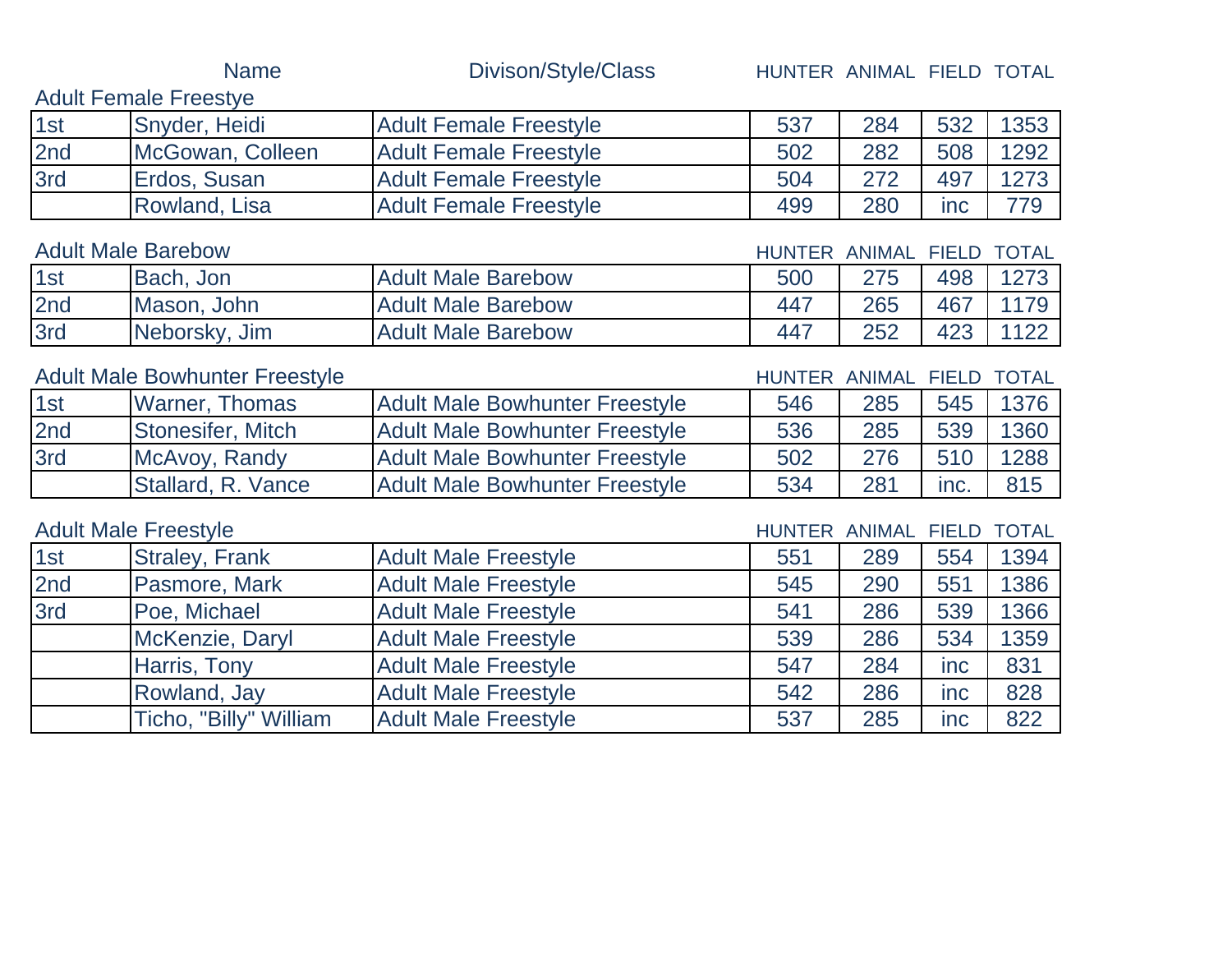|                                          | <b>Adult Male Freestyle (FLIGHT 1)</b> |                                          | HUNTER ANIMAL |              | <b>FIELD</b> | <b>TOTAL</b> |
|------------------------------------------|----------------------------------------|------------------------------------------|---------------|--------------|--------------|--------------|
| 1st                                      | Grossl, Dale                           | <b>Adult Male Freestyle</b>              | 536           | 282          | 536          | 1354         |
| 2nd                                      | <b>Townsend, Brian</b>                 | <b>Adult Male Freestyle</b>              | 532           | 284          | 530          | 1346         |
| 3rd                                      | Susen, Jay                             | <b>Adult Male Freestyle</b>              | 531           | 282          | 528          | 1341         |
|                                          | Smithers, David                        | <b>Adult Male Freestyle</b>              | 528           | 280          | 523          | 1331         |
|                                          | Schultz, Dave                          | <b>Adult Male Freestyle</b>              | 499           | 284          | 517          | 1300         |
|                                          | Kelch, Todd                            | <b>Adult Male Freestyle</b>              | 516           | 281          | <i>inc</i>   | 797          |
|                                          | <b>Tinsley, Michael</b>                | <b>Adult Male Freestyle</b>              | inc           | inc          | 495          | 495          |
| <b>Adult Male Freestyle Ltd. Recurve</b> |                                        | HUNTER ANIMAL                            |               | <b>FIELD</b> | <b>TOTAL</b> |              |
| 1st                                      | Dodin, Alex                            | <b>Adult Male Freestyle Ltd. Recurve</b> | 430           | 235          | 429          | 1094         |
| <b>Cub Female Freestyle Limited</b>      |                                        | HUNTER ANIMAL                            |               | <b>FIELD</b> | <b>TOTAL</b> |              |
| 1st                                      | Coletti, Morgan                        | <b>Cub Female Freestyle Limited</b>      | 387           | 259          | 445          | 1091         |
|                                          |                                        |                                          |               |              |              |              |
|                                          | <b>Master Senior Female Freestyle</b>  |                                          | <b>HUNTER</b> | ANIMAL       | <b>FIELD</b> | <b>TOTAL</b> |
| 1st                                      | McMurray, Gwendolyn                    | <b>Master Senior Female Freestyle</b>    | 500           | 273          | 493          | 1266         |
|                                          |                                        |                                          |               |              |              |              |

| <b>Master Senior Male Barebow</b> |                         | HUNT<br>TER.                       | ANIMAL | <b>FIELD</b> | <b>TOTAL</b> |  |
|-----------------------------------|-------------------------|------------------------------------|--------|--------------|--------------|--|
| 1s                                | <b>Dennis</b><br>Cline, | <b>IMaster Senior Male Barebow</b> | 469    | つらう          | 469          |  |

|     | <b>Master Senior Male Freestyle</b> |                                     | HUNTER ANIMAL FIELD TOTAL |     |     |      |
|-----|-------------------------------------|-------------------------------------|---------------------------|-----|-----|------|
| 1st | Hix, Larry                          | <b>Master Senior Male Freestyle</b> | 544                       | 285 | 545 | 1374 |
| 2nd | <b>Bauernfeind, Joseph</b>          | <b>Master Senior Male Freestyle</b> | 529                       | 283 | 535 | 1347 |
| 3rd | Foote, Sonny                        | <b>Master Senior Male Freestyle</b> | 529                       | 283 | 522 | 1334 |
|     | May, Ray                            | <b>Master Senior Male Freestyle</b> | 510                       | 285 | 524 | 1319 |
|     | <b>Myers, Charlie</b>               | <b>Master Senior Male Freestyle</b> | 509                       | 284 | 515 | 1308 |
|     | <b>Shuey, Glenn</b>                 | <b>Master Senior Male Freestyle</b> | 512                       | 284 | 507 | 1303 |
|     | Joyce, Doug                         | <b>Master Senior Male Freestyle</b> | 508                       | 274 | 519 | 1301 |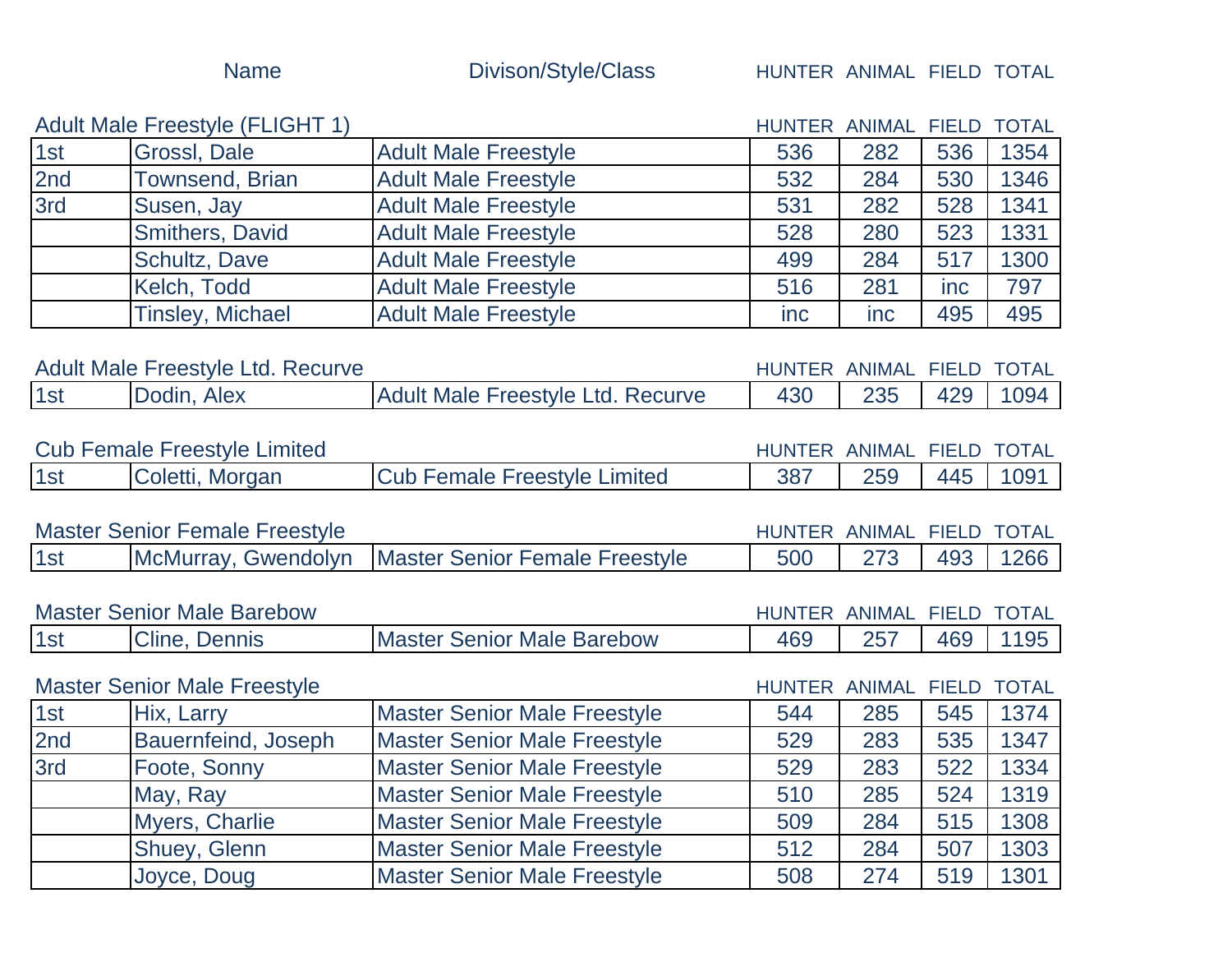|                                           | <b>Name</b>                                 | Divison/Style/Class                       | HUNTER ANIMAL FIELD TOTAL |                     |              |              |
|-------------------------------------------|---------------------------------------------|-------------------------------------------|---------------------------|---------------------|--------------|--------------|
|                                           | Master Senior Male Freestyle (FLIGHT 1)     |                                           | <b>HUNTER</b>             | <b>ANIMAL FIELD</b> |              | <b>TOTAL</b> |
| 1st                                       | <b>Vickers, Jeffrey</b>                     | <b>Master Senior Male Freestyle</b>       | 508                       | 283                 | 502          | 1293         |
| 2nd                                       | Grodzki, Eugene                             | <b>Master Senior Male Freestyle</b>       | 500                       | 279                 | 491          | 1270         |
| 3rd                                       | Havel, Louis                                | <b>Master Senior Male Freestyle</b>       | 488                       | 273                 | 491          | 1252         |
|                                           | <b>Tarry, David</b>                         | <b>Master Senior Male Freestyle</b>       | 475                       | 279                 | 481          | 1235         |
|                                           | Wenzel, Jerry                               | <b>Master Senior Male Freestyle</b>       | 464                       | 272                 | 472          | 1208         |
|                                           | Perrigoy, Charles Sr.                       | <b>Master Senior Male Freestyle</b>       | 441                       | 262                 | 461          | 1164         |
|                                           | Magee, Warren Sr.                           | <b>Master Senior Male Freestyle</b>       | 442                       | 262                 | 458          | 1162         |
|                                           | <b>Master Senior Male Freestyle Limited</b> |                                           | <b>HUNTER</b>             | <b>ANIMAL</b>       | <b>FIELD</b> | <b>TOTAL</b> |
| <b>INC</b>                                | <b>Worrill, Larry</b>                       | Master Senior Male Freestyle Limited      | 486                       | 273                 | inc          | 759          |
| <b>Professional Male Adult Freestyle</b>  |                                             | HUNTER ANIMAL FIELD                       |                           |                     | <b>TOTAL</b> |              |
| 1st                                       | Leiter, Mike                                | <b>Professional Male Adult Freestyle</b>  | 556                       | 288                 | 556          | 1400         |
| <b>Professional Male Senior Freestyle</b> |                                             |                                           | <b>HUNTER</b>             | <b>ANIMAL</b>       | <b>FIELD</b> | <b>TOTAL</b> |
| 1st                                       | Coblentz, Tom                               | <b>Professional Male Senior Freestyle</b> | 549                       | 284                 | 549          | 1382         |
| 2nd                                       | Peterson, Curt                              | <b>Professional Male Senior Freestyle</b> | 541                       | 287                 | 548          | 1376         |
| 3rd                                       | <b>West, Ronald</b>                         | <b>Professional Male Senior Freestyle</b> | 528                       | 282                 | 519          | 1329         |
|                                           | <b>Senior Female Bowhunter Freestyle</b>    |                                           | HUNTER ANIMAL FIELD       |                     |              | <b>TOTAL</b> |
| 1st                                       | Townsend, Linda                             | Senior Female Bowhunter Freestyle         | 479                       | 266                 | 486          | 1231         |
|                                           | <b>Senior Female Freestyle</b>              |                                           | HUNTER ANIMAL FIELD       |                     |              | <b>TOTAL</b> |
| 1st                                       | Weinstein, Susan                            | <b>Senior Female Freestyle</b>            | 534                       | 285                 | 533          | 1352         |
| 2nd                                       | Peterson, Gail                              | <b>Senior Female Freestyle</b>            | 474                       | 274                 | 501          | 1249         |
|                                           | <b>Senior Male Bowhunter Freestyle</b>      |                                           | HUNTER ANIMAL FIELD       |                     |              | <b>TOTAL</b> |
| 1st                                       | Setzer, Matt                                | <b>Senior Male Bowhunter Freestyle</b>    | 539                       | 282                 | 527          | 1348         |
| 2nd                                       | Paris, Mitchell                             | Senior Male Bowhunter Freestyle           | 407                       | 247                 | 440          | 1094         |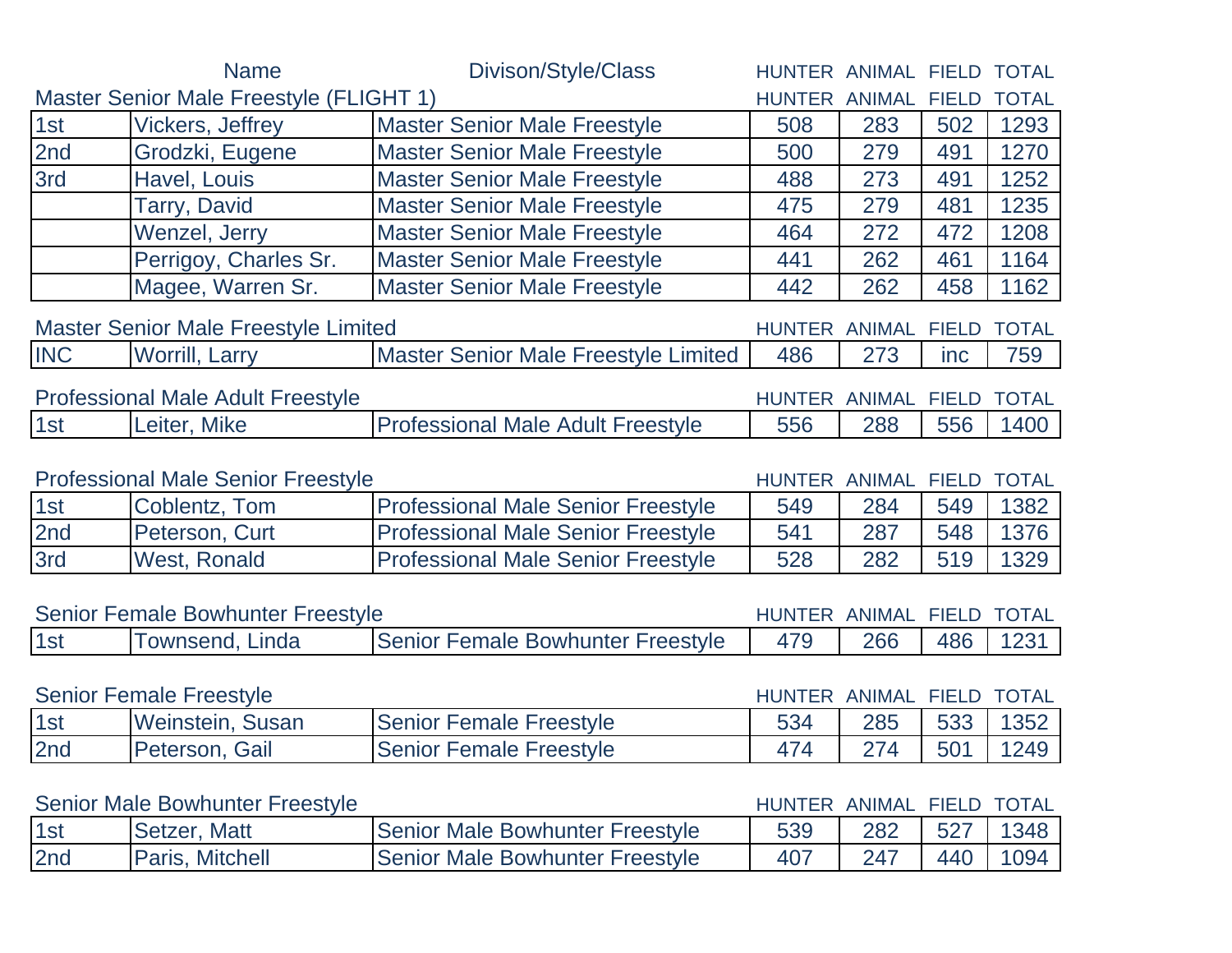|            | <b>Name</b>                             | Divison/Style/Class                   | HUNTER ANIMAL FIELD TOTAL |     |              |              |
|------------|-----------------------------------------|---------------------------------------|---------------------------|-----|--------------|--------------|
|            | Senior Male Bowhunter Freestyle Limited |                                       | HUNTER ANIMAL FIELD       |     |              | <b>TOTAL</b> |
| <b>INC</b> | Little, Jim                             | Senior Male Bowhunter Freestyle Limit | 482                       | 263 | inc          | 745          |
|            |                                         |                                       |                           |     |              |              |
|            | <b>Senior Male Freestyle</b>            |                                       | HUNTER ANIMAL FIELD       |     |              | <b>TOTAL</b> |
| 1st        | <b>Townsend, David</b>                  | <b>Senior Male Freestyle</b>          | 542                       | 289 | 537          | 1368         |
| 2nd        | Lecker, Joel                            | <b>Senior Male Freestyle</b>          | 543                       | 285 | 537          | 1365         |
| 3rd        | Bradway, JC                             | <b>Senior Male Freestyle</b>          | 540                       | 285 | 539          | 1364         |
|            | Irlbacher, Mark                         | <b>Senior Male Freestyle</b>          | 538                       | 284 | 539          | 1361         |
|            | Frame, Jarrett                          | <b>Senior Male Freestyle</b>          | 530                       | 285 | 532          | 1347         |
|            | Wilson, Robert "Bob"                    | <b>Senior Male Freestyle</b>          | 518                       | 282 | 530          | 1330         |
|            | Loften, Bill                            | <b>Senior Male Freestyle</b>          | 514                       | 283 | inc          | 797          |
|            |                                         |                                       |                           |     |              |              |
|            | Senior Male Freestyle (FLIGHT 1)        |                                       |                           |     |              |              |
| 1st        | <b>Tincher, Steve</b>                   | <b>Senior Male Freestyle</b>          | 514                       | 279 | 529          | 1322         |
| 2nd        | GrossL, John                            | <b>Senior Male Freestyle</b>          | 522                       | 263 | 523          | 1308         |
| 3rd        | McDavid, Tony                           | <b>Senior Male Freestyle</b>          | 508                       | 282 | 509          | 1299         |
|            | Barry, Michael                          | <b>Senior Male Freestyle</b>          | 512                       | 275 | 509          | 1296         |
|            | <b>Johnston, Roderick</b>               | <b>Senior Male Freestyle</b>          | 484                       | 261 | 480          | 1225         |
|            | West Jr., Frederick                     | <b>Senior Male Freestyle</b>          | 475                       | 269 | 479          | 1223         |
|            |                                         |                                       |                           |     |              |              |
|            | <b>Senior Male Freestyle Limited</b>    |                                       | HUNTER ANIMAL FIELD       |     |              | <b>TOTAL</b> |
| 1st        | <b>Wallace, Dennis</b>                  | <b>Senior Male Freestyle Limited</b>  | 506                       | 281 | 499          | 1286         |
| 2nd        | Hyrn, Dave                              | <b>Senior Male Freestyle Limited</b>  | 510                       | 280 | inc          | 790          |
|            |                                         |                                       |                           |     |              |              |
|            | <b>Young Adult Male Freestyle</b>       |                                       | HUNTER ANIMAL FIELD TOTAL |     |              |              |
| 1st        | McKinnon, James                         | <b>Young Adult Male Freestyle</b>     | 507                       | 282 | 497          | 1286         |
|            |                                         |                                       |                           |     |              |              |
|            | <b>Youth Male Freesytle</b>             |                                       | HUNTER ANIMAL             |     | <b>FIELD</b> | <b>TOTAL</b> |
| 1st        | Medina, Nicolaas                        | <b>Youth Male Freestyle</b>           | 468                       | 265 | 477          | 1210         |
| 2nd        | Reynen, Cody                            | <b>Youth Male Freestyle</b>           | 175                       | 165 | 224          | 564          |